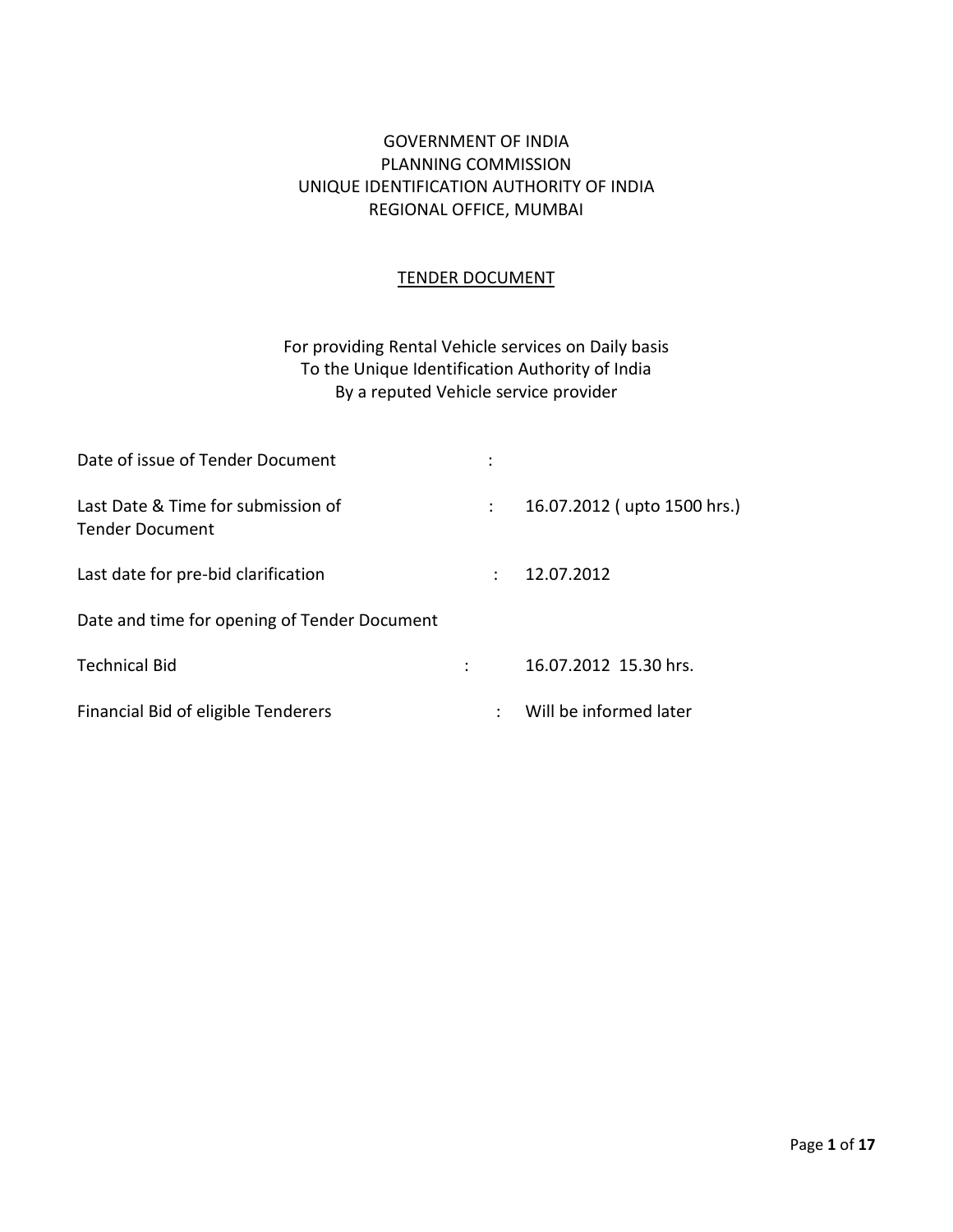### CONTENTS OF TENDER DOCUMENT

| S.No           | Description of contents                                                    |  |  |  |  |  |  |
|----------------|----------------------------------------------------------------------------|--|--|--|--|--|--|
| 1              | A. Tender Notice                                                           |  |  |  |  |  |  |
| $\overline{2}$ | B. Scope of work and general instruction for tenderer                      |  |  |  |  |  |  |
| 3              | C. Technical qualification criteria                                        |  |  |  |  |  |  |
| 4              | D. Technical requirements for the Vehicle hiring service to be<br>deployed |  |  |  |  |  |  |
| 5              | E. Proforma for Technical Bid                                              |  |  |  |  |  |  |
| 6              | F. Proforma for Financial Bid                                              |  |  |  |  |  |  |
| 7              | G. Terms and Conditions                                                    |  |  |  |  |  |  |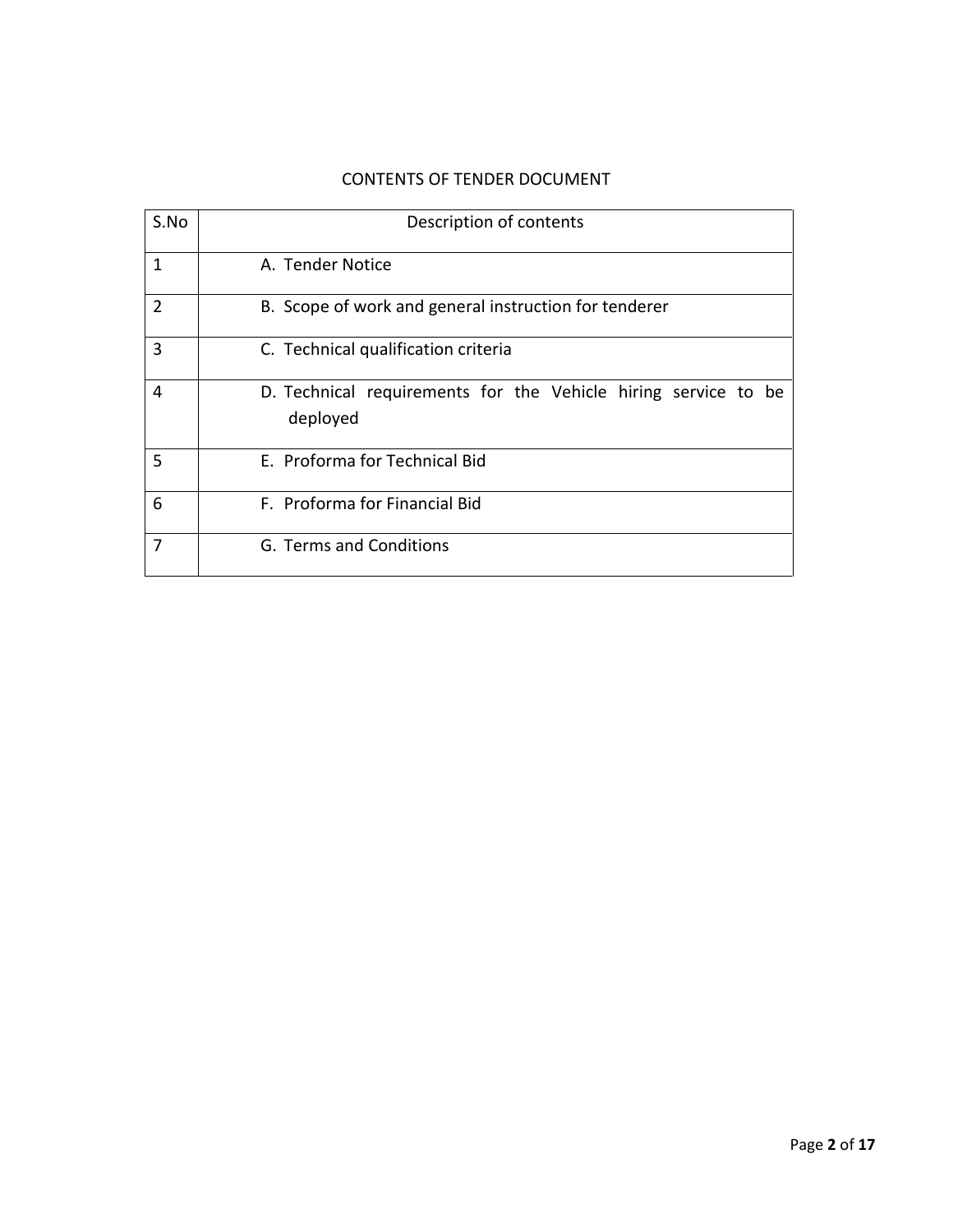No. File No. 4/11/2012-Admin - III Government of India Planning Commission Unique Identification Authority of India Regional Office

> 7th Floor, MTNL Exchange Building, G.D. SomaniMarg, Cuffe Parade, Mumbai - 400005, June 2012

### TENDER NOTICE

- 1. Sealed tenders are invited under Two Bid System i.e. (Part-I Technical Bid and Part-II Financial Bid) from reputed, experienced and financially sound Vehicle service providers to provide rental Vehicles on Daily basis to UIDAI Regional Office at Mumbai. The contract will be for a period of one year and extendable upto two years and is likely to commence from 01<sup>st</sup> August, 2012. The quantum of requirement of vehicles may fluctuate during the period of contract.
- 2. The tender document can be downloaded from the website of UIDAI at [http://uidai.gov.in](http://uidai.gov.in/) Those who download the tender document from website should enclose an additional DD for Rs 500/- in favour of DDO, UIDAI, Regional Office, Mumbai.
- 3. The interested Agency may submit the tender document complete in all respects along with Earnest Money Deposit (EMD) of Rs. 50,000 (Rupees Fifty Thousand only) refundable without interest, in the form of demand draft / Pay Order drawn in favour of DDO, UIDAI, Regional Office, Mumbai up to 1500 hours on  $16<sup>th</sup>$ July 2012 in the tender box kept at the Reception of UIDAI, 7th Floor, MTNL Exchange Building, Cuffe Parade, Mumbai-400005. The tenders after beyond the stipulated date and time will not be accepted under any circumstances whatsoever.
- 4. The Technical bid shall be opened on the same day at 1530 hours in the conference room of office of UIDAI, 7th Floor, MTNL Exchange Building, Cuffe Parade, Mumbai-400005 in the presence of the representative of firms who wish to be present. At the first instance the technical bids shall be analyzed by a technical committee constituted for the purpose. At the second stage financial bid of only technically acceptable offers shall be opened at a later date. The scheduled time and venue for opening the financial bids will be communicated to only those firms / agencies whose technical bids are found in order.
- 5. The UIDAI reserves the right to cancel the tender at any time or amend / withdraw any of the terms and conditions contained in the Tender Document without assigning any reason, thereof.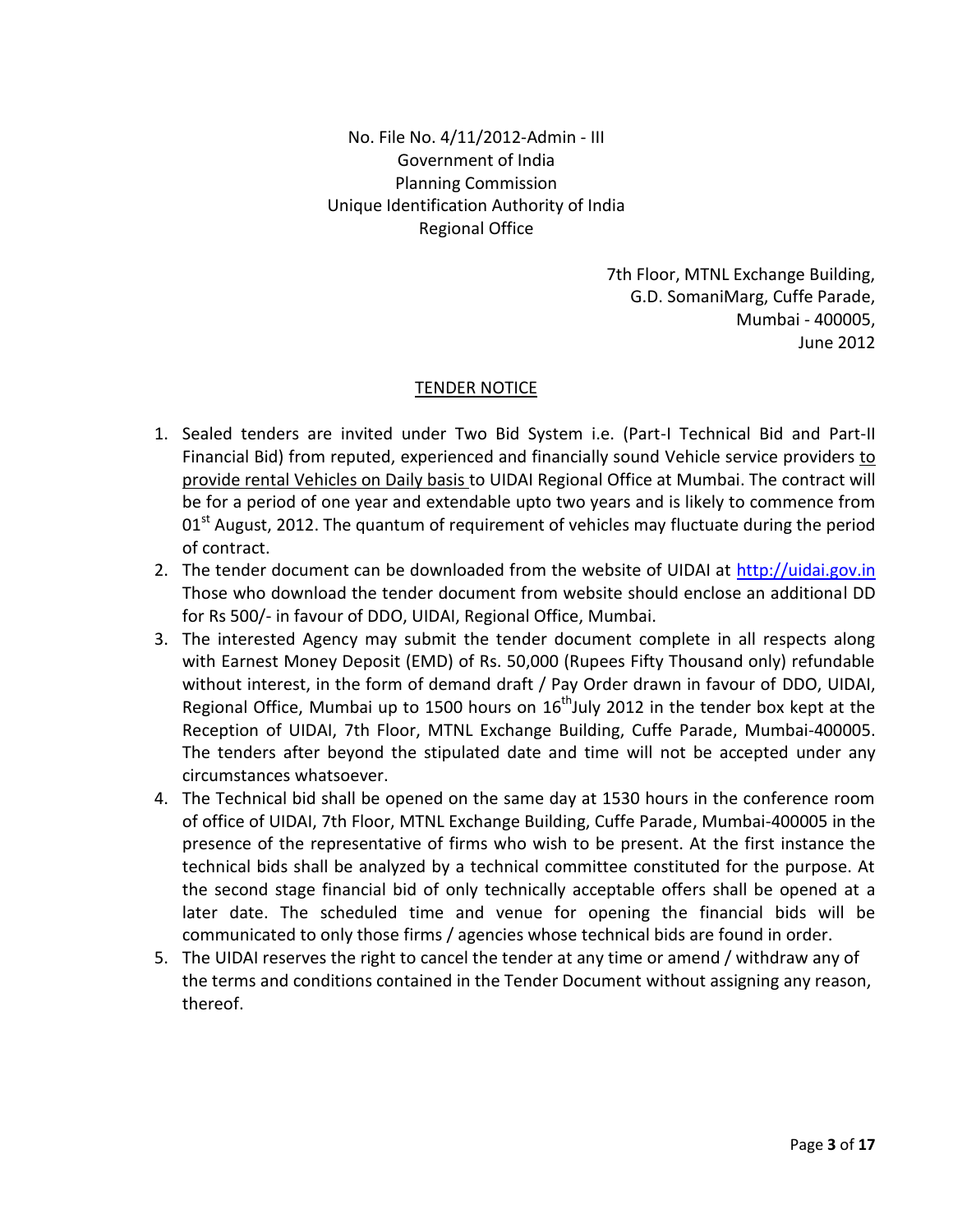### A. SCOPE OF WORK AND GENERAL INSTRUCTIONS FOR TENDERERS

- 1. Regional Office, Unique Identification Authority of India (UIDAI), Mumbai requires the services of reputed well established and financially sound Vehicle service provider Company / Firm / Agency (hereinafter referred to as Agency) to provide rental commercial Vehicle services for its office at Mumbai.
- 2. Bidders are advised to study the bid document carefully. Submission of the bid shall be deemed to have been done after careful study and examination of all instructions, eligibility, forms, terms and requirement specifications in the tender document with full understanding of its implications. Bids not complying with all the given clauses in this tender document are liable to be rejected. Failure to furnish all information required in the tender document or submission of a bid not substantially responsive to the tender document t in every respect will be at the bidder's risk and may result in the rejection of the bid.
- 3. The contract will be for a period of one year and extendable upto two years and is likely to commence from the date of 01.08.2012. The UIDAI, however, reserves right to terminate/curtail the contract at any time after giving one week's notice to the selected service providing Agency without assigning any reason.
- 4. The various crucial dates relating to "Tender for providing Vehicle services to UIDAI" are cited as under:

| b) Last date and time for submission of Tender   |
|--------------------------------------------------|
| : Up to 1500 hours on $16^{\text{th}}$ July 2012 |
|                                                  |
| : Up to $12^{\text{th}}$ July 2012               |
|                                                  |
|                                                  |
| : At 1530 hours on $16^{\text{th}}$ July 2012    |
| : At later stage                                 |
|                                                  |

(\*As the responses as mentioned in (d) will be released on e-mail, bidders are required to provide the necessary information for communication and check the website [www.uidai.gov.in\)](http://www.uidai.gov.in/). 5. Bid Submission

(a) The Bid must be submitted in three separate inner covers, which should be addressed to ShriK. Suryakrishnamurty,Deputy Director, Regional Office, 7th Floor, MTNL Exchange Building, ,Cuffe Parade, Mumbai-400005. These covers should be superscripted as under and should be sealed separately.

EN-01- " Tender for hiring of Vehicle services to UIDAI - EMD"

EN-02 - "Tender for hiring of Vehicle services to UIDAI - Technical Bid" as per Annexure-A. EN-03 - "Tender for hiring of Vehicle services to UIDAI - Financial Bid" as per Annexure-B.

\* The Envelop EN-01 must contain demand draft for EMD.

\* The envelope EN-02 must also contain the document in support of the Technical/eligibility criteria as mentioned above. The technical bid should be submitted in form given in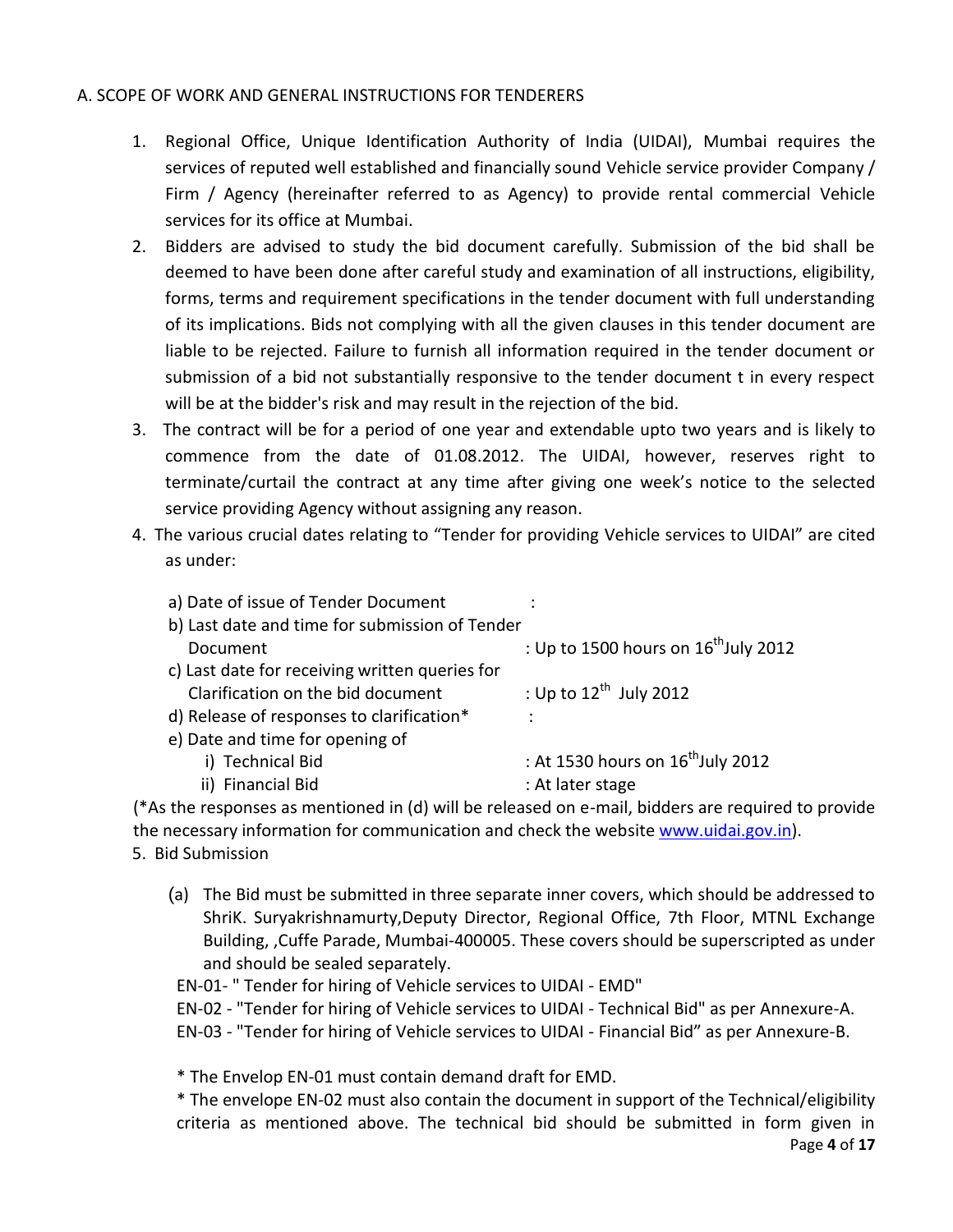Annexure-A along with registration particulars, copy of PAN issued in favour of the firm, full details of the number of Vehicles registered in the name of the bidder or his firm with photo copies of RCs and any other information sought for in the last section of the Annexure-A.

\* The envelop EN-03 must contain the financial bid as per Annexure-B.

The price quoted shall be firm and final for the entire contract period.

The outer cover in which these three sealed covers are placed should be

superscripted " Tender for hiring of Vehicle services to UIDAI" due on 16.07.2012 at 1500 hrs and addressed to :

Shri. K. Suryakrishnamurty

Deputy Director,

Regional Office, Unique Identification Authority of India

7<sup>th</sup> Floor, MTNL Exchange

Cuffe Parade, Mumbai-400005.

- (b) The offers submitted by telex/telegram/fax/email or any manner other than specified above shall not be considered. No correspondence will be entertained in this matter.
- 6. Earnest Money Deposit

The bidder should deposit Earnest Money Deposit (EMD) of Rs. 50,000/- (Rupees Fifty thousand only) refundable in the form of Demand Draft/Pay order issued by a Scheduled Bank payable to **DDO, UIDAI, Regional Office, Mumbai**. The bid without EMD shall be rejected and no Correspondence will be entertained on this subject.

# 7. Bid Validity

The bids shall be valid for a period of one year from the date of opening of the tenders.

8. Bank Guarantee

The Successful tenderer will have to deposit Performance Security Deposit (Proforma attached as Annexure-D) of Rs.20000/- in the form of A/c Payee demand draft or bank guarantee issued by a Scheduled Bank or Fixed Deposit Receipt (FDR) made in the name of the Agency but hypothecated to the UIDAI, Regional Office, Mumbai covering the period of contract. The performance security should remain valid for a period of sixty days beyond the date of completion of all contractual obligations by the firms. In case, the contract is further extended beyond the initial period, the performance security will have to be accordingly renewed by the successful tenderer for a further period of sixty days beyond the date of completion of the extended contract.

9. Signing of Bid

Individual signing the bid or other documents connected with contract must specify whether he signs as:

(i) A "sole proprietor" of the concern or constituted attorney of such sole proprietor.

(ii) A partner of the firm, if it be a partnership firm, in which case he must have authority to execute contracts on behalf of the firm and to refer to arbitration disputes concerning the business of the partnership either by virtue of the partnership agreement or by a power of attorney duly executed by the partners of the firm.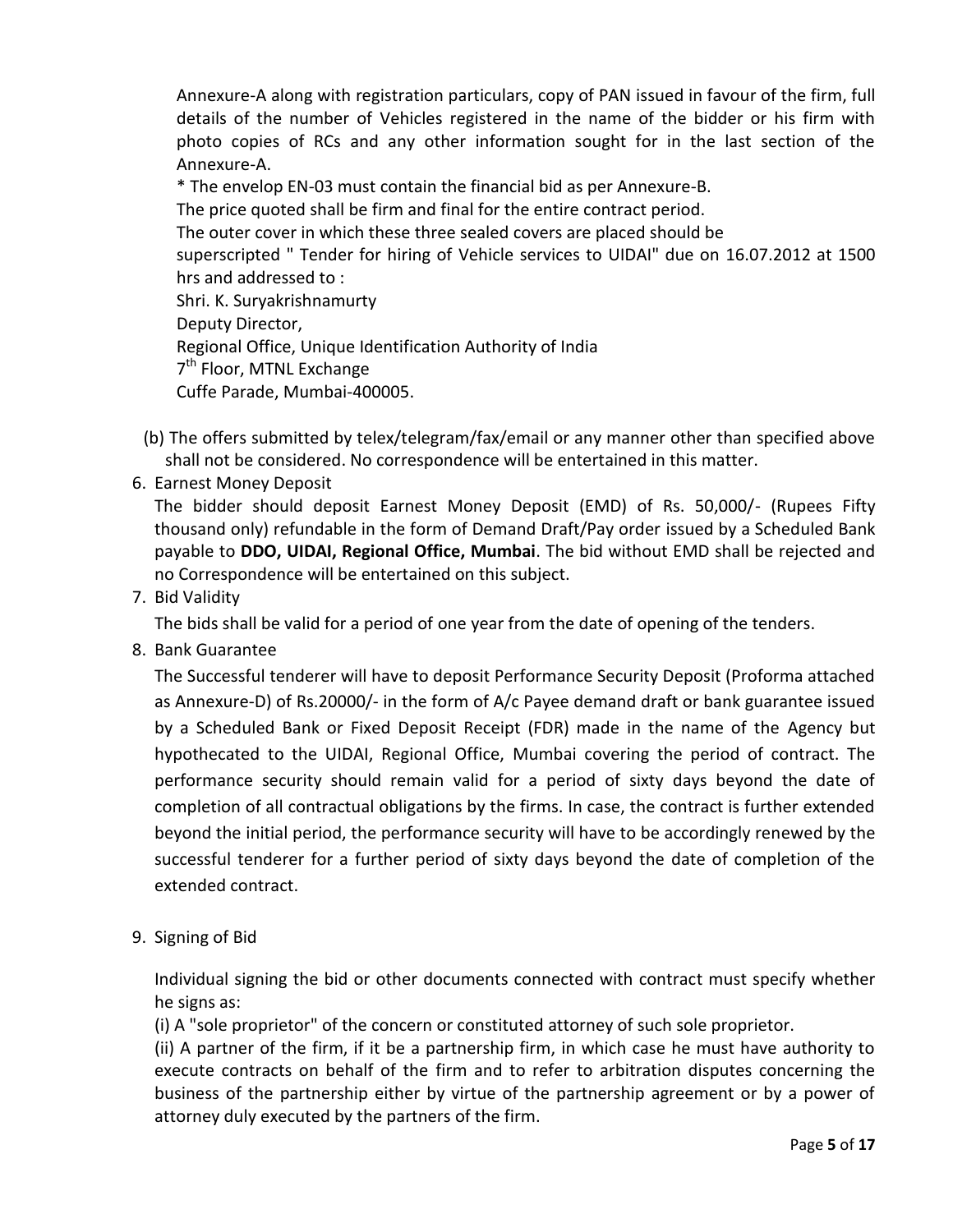(iii) Director or principal office duly authorized by the Board Directors of the Company, if it is a Company.

(iv) In case of partnership firms, a copy of the partnership agreement or general power of attorney duly attested by a Notary Public should be furnished on stamped paper duly sworn or affirmed by all the partners admitting execution of the partnership agreement or the general power of attorney. The attested copy of the certificate of registration of firm should also be enclosed along with the eligibility bid.

(v) In the case of partnership firms, where no authority to refer disputes concerning the business of partnership firm has been conferred on any parties the tender and all other related documents must be signed by all partners of the firm.

(vi) A person signing the bid form or any documents forming part of the bid on behalf of another person should have an authority to bid on behalf of such other person and if, on enquiry it appears that the persons so signing had no authority to do so, UIDAI may, without prejudice, cancel the contract and hold the signatory liable for all costs, consequences and damages under the civil and criminal remedies available.

(vii) The bidder should sign and affix his/his firm's stamp at each page of the bid and all its Annexure.

# 10. The tendering Agency is required to enclose duly attested photo copies of the following documents along with the Technical Bid.

- a) Registration Certificate as tour/Vehicle service operator.
- b) Copy of PAN card.
- c) Copy of the IT return filed for the last three financial years; i.e. 2008-09, 2009-10, 2010- 11.
- d) Copy of the Service Tax Registration certificate / Proof of payment of Vehicle tax and insurance.
- e) Proof of the service tax paid during last three financial years.
- f) Copies of at least 2 contracts awarded by the Central Government/State Government/PSUs/Bank/reputed private firms during last three years to be reckoned w.e.f. tender opening date.
- g) Certified copy of banker certificate A/C maintenance for last three financial years.
- h) Copy of the Profit and Loss statement of last three financial years i.e. 2008-09, 2009-10 and 2010-11 duly certified by Charted Accountant in support of turnover.
- 11. Conditional bids shall not be considered will be rejected outright in very first instance.
- 12. All entries in the tender form should be legible and filled clearly. If the space for furnishing information is insufficient, a separate sheet duly signed by the authorized signatory may be attached. No overwriting or cutting is permitted in the Financial Bid Form. In no case should there be any change in the format of the financial bid. In such cases, the tender shall be summarily rejected. However, the cuttings, if any, in the Technical Bid Application must be attested by the person authorized to sign the tender bids.
- 13. It is to be ensured that the complete information as required by this office may be furnished by the bidders in the prescribed format. Formats submitted with incomplete information and not confirming to the requirements are liable to be rejected.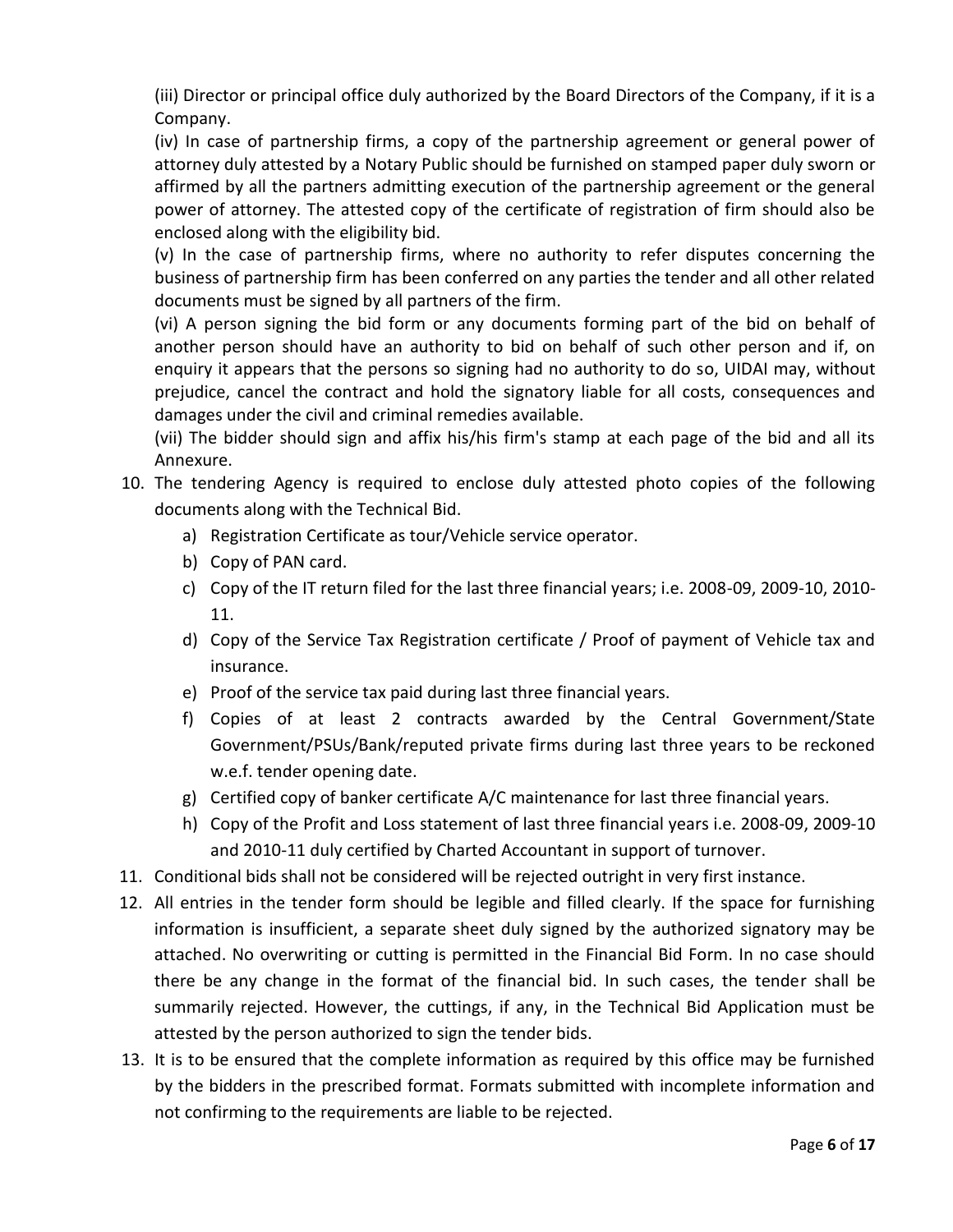- 14. Each page of the tender should be signed by the tenderer or by his authorized signatories with seal of the agency.
- 15. The Technical bid shall be opened on the scheduled date and time (At 1530hrs on  $16^{th}$ July, 2012), in the conference room of office of Regional Office ,UIDAI, 7th Floor, MTNL Exchange Building, Cuffe Parade, Mumbai-400005, in the presence of the representatives of the Agency, if any, who wish to be present at the time of opening the tender.
- 16. The Financial Bid of only those tenderers will be opened who will qualify pre-bid technical qualification. The scheduled time and venue etc. will be communicated to only those agencies whose technical bids are found in order.
- 17. At any time prior to the last date for receipt of bids, UIDAI, may, for any reason, whether at its own initiative or in response to a clarification requested by a prospective bidder modify the Tender Document by an amendment. The amendment will be notified on UIDAI website and will be binding on the prospective bidders. In order to afford prospective bidders reasonable time in which to take the amendment into account in preparing their bids, UIDAI may, at its discretion , extend the last date for the receipt of Bids. No bid may be modified subsequent to the last date for receipt of bids. No bid may be withdrawn in the interval between the last date for receipt of bids and the expiry of the bid validity period specified by the Bidder in the Bid. Withdrawal of a bid during this interval shall result in forfeiture of Bidder's EMD.
- 18. The UIDAI reserves the right to cancel all bids without assigning any reason.
- 19. The successful tenderer will be informed of the acceptance of their tender by registered post.
- 20. If L2 or L3 accepts the rates quoted by the L1, then L2 or L3 will be empanelled for the additional requirement in case L1 is unable to provide the additional vehicles requisitioned.

### B. TECHNICAL BID QUALIFICATION CRITERIA

The tendering Agency must fulfill the following technical specifications in order to be eligible for technical evaluation of the bid described in detail in Section D & E.

- 1. The Registered Office of the Agency should be located in Mumbai. An attested copy of the registration certificate of offices in Mumbai shall be enclosed.
- 2. In case of partnership firms, a copy of the partnership agreement, or general power of Attorney duly attested by a Notary Public, should be furnished on stamped paper duly sworn or affirmed by all the partners admitting execution of the partnership agreement or the general power of attorney. The attested copy of the certificate of registration of firm should also be enclosed along with the tender.
- 3. The Agency must have a minimum of three year experience in supplying Vehicles to reputed private companies/Public Sector Companies/Banks/Central and State Government Departments. Proof of atleast two (2) contracts relating to supplying of Vehicle services to Central Government/State Governments/PSUs/Bank/reputed private firms in last three years along with attested copies of the supply order.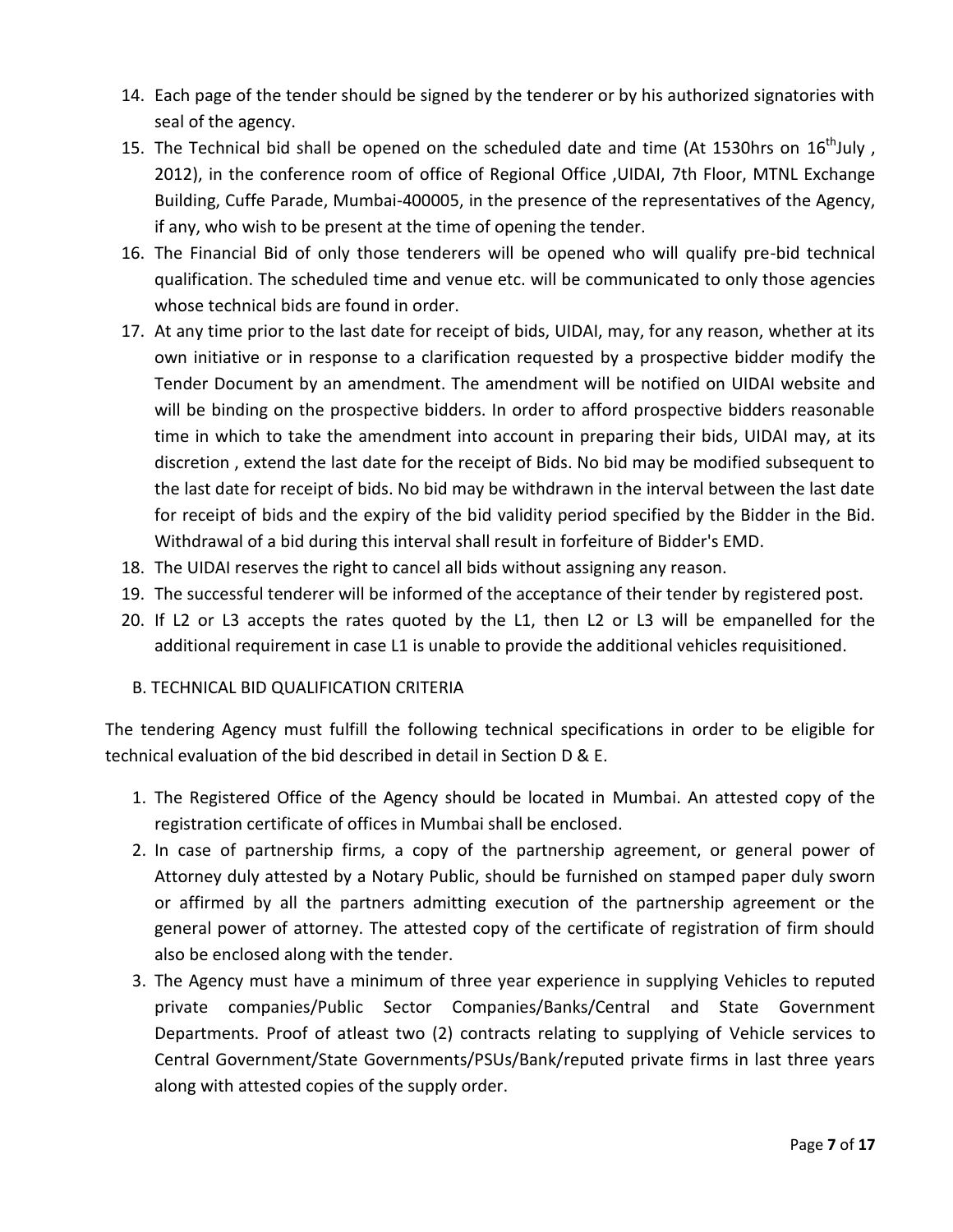- 4. The Agency should have had a minimum annual turnover of Rs. 50 lac each year during last three financial years i.e. 2008-09, 2009-10 and 2010-11. A copy of profit and loss statement duly certified by the C.A in support of turnover must be enclosed with the tender document.
- 5. The Agency should have its own Bank Account. Certified copy of the account maintenance for the last three years issued by the Bank shall be enclosed.
- 6. Certified Copy of the PAN card shall be attached with the Bid document.
- 7. The Agency (not individual) should be registered with Service Tax departments. Certified copy of the registration shall be attached with the Bid document.
- 8. The Agency must have a minimum of 10 small, mid or/and large segment fleet of commercial Vehicle cars registered in its name/in the name of business associates in Mumbai. A list of such vehicles with registration details should be attached with the bid. The list should also indicate the date of registration of the car. It should be mentioned in the technical bid that, on signing of the contract, cars with a Registration Date not earlier than 2011 will be provided to the office.
- 9. The agency must attach proof of successful and satisfaction completion of atleastfour contracts/works each amounting to atleastRs. 25.00 Lakh or 2 work amounting to Rs. 50 Lakh each or 1 work amounting to Rs. 1Crore during the last five years from the tender opening date. The certificate should be from prominent organizations (Government organizations/PSUs/Banks/reputed private firms).

### C. CRITERIA FOR EVALUATION OF TENDER

a. EN-01 is the first envelope to be opened on the specified date and time in the presence of bidder's representatives (one from each bidder). EN-02 of only those bidders whose EMD is in order shall be opened in the same session. Bids not accompanied by the prescribed EMD will not be considered.

b. The contents of EN-02 (bidder's eligibility) shall be passed on to a duly constituted Technical Evaluation Committee (TEC) for evaluation. The TEC would scrutinize the bids with respect to the eligibility conditions specified in the tender document, may call for additional information from the bidders or may visit the bidders' offices for verification. Additional information if called for must be submitted in the time period given by the TEC failing which the bid shall be rejected.

c. EN-03 Financial bid shall be opened only for the technically accepted bidders on a date and time duly notified and in the presence of the bidders' representatives. The rates quoted by various bidders shall be read out in this session if so desired by the representatives. The financial bids shall be evaluated by a duly constituted Financial Evaluation Committee (FEC).

d. In order to have a single rate index for evaluating and comparing the tenders of different tenders for different categories of vehicles, the UIDAI has assigned weightages to each category on the basis of the estimation of the share of the vehicles required in each category and other parameters. Accordingly the following formula will be used to arrive at a single figure.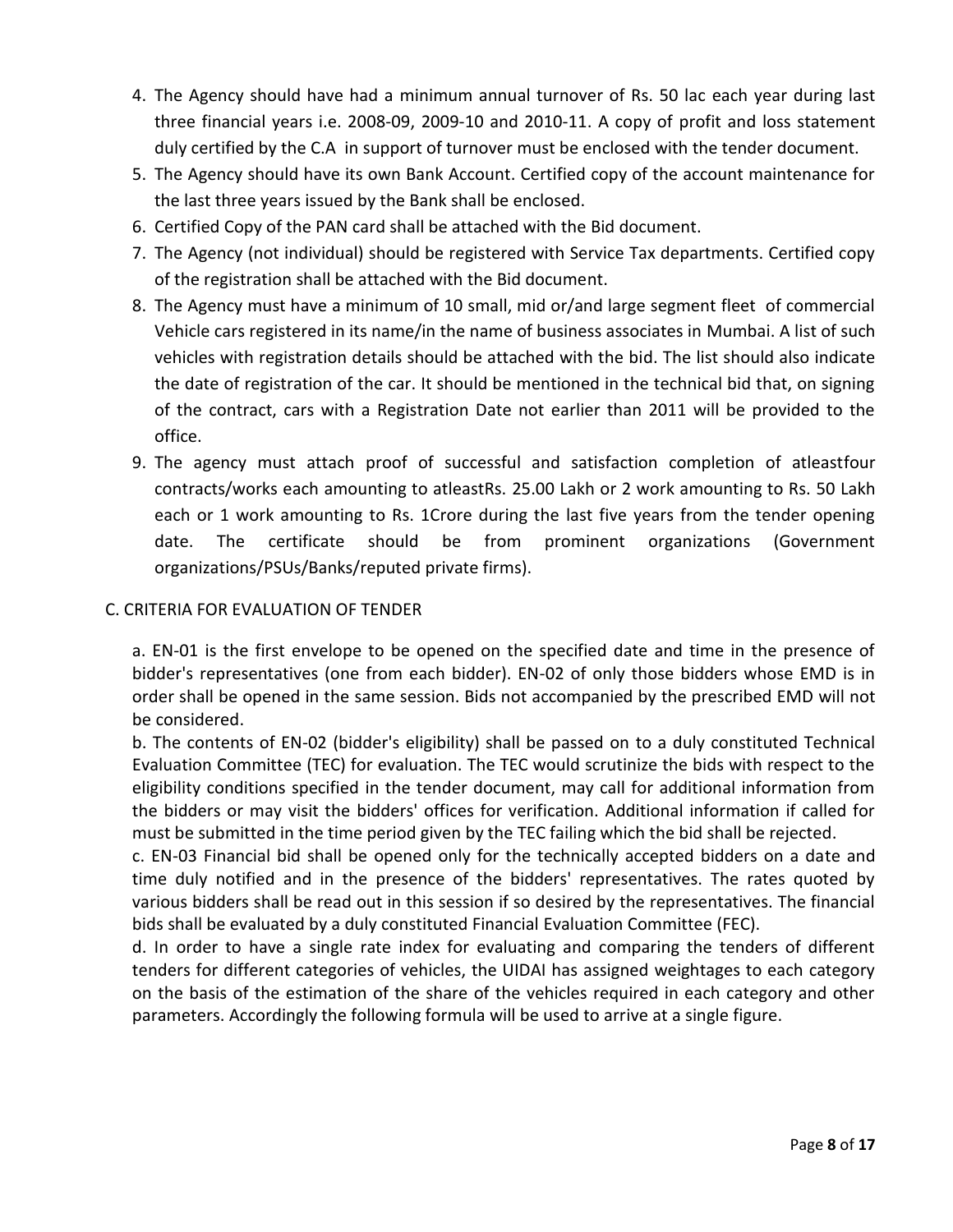Over-all Consolidated Rate Index

At this stage the average rates for each category shall be used to compute the aggregate index for all categories. The formulas for this one will be as below:

 $M1 = 0.5*(DH1*(0.05) + DH2*(0.5) + DH3*(0.4) + DH4*(0.05))$  $M2 = 0.5*(DF1*(0.05) + DF2*(0.5) + DF3*(0.4) + DF4*(0.05))$ DF1/DF2/DF3=a+2b+20c DH1/DH2/DH3=d+2e+20f DH1/DF1 = Half Day / Full Day Rate for Category 1 DH2/DF2= Half Day / Full Day Rate for Category 2, DH3/DF3 = Half Day / Full Day Rate for Category 3, DH4/DF4= Half Day / Full Day Rate for Category 4 (Innova) And \* is used as the symbol for multiplication:

Over-all Consolidated Rate for evaluation M=M1 + M2

The contract shall commence from the date of consent of the firm to the terms and conditions. To begin with, the contract will be for one year, extendable up-to two years if performance/service is found satisfactory on review after one year. The contract so awarded can be terminated by the Office of the Unique Identification Authority of India at any time with one weeks noticewithout assigning any reasons thereof.

### **Compensation/Recovery clause on account of variation in fuel prices:**

To take care of price variation in fuel (diesel/petrol/CNG) the price compensation/recovery will be as per following formula: % compensation/recovery=(F1/F0-1)\*100\*0.35

- 1. Where F1 is the minimum price of petrol/diesel/CNG cost during the month to which the bill will relate.
- 2. F0 is petrol/diesel/CNG cost as on the Tender opening date
- 3. -/+ indicates recovery and compensation respectively.
- 4. % compensation/recovery will be on the accepted rate for various category of vehicles indicated in Schedule A.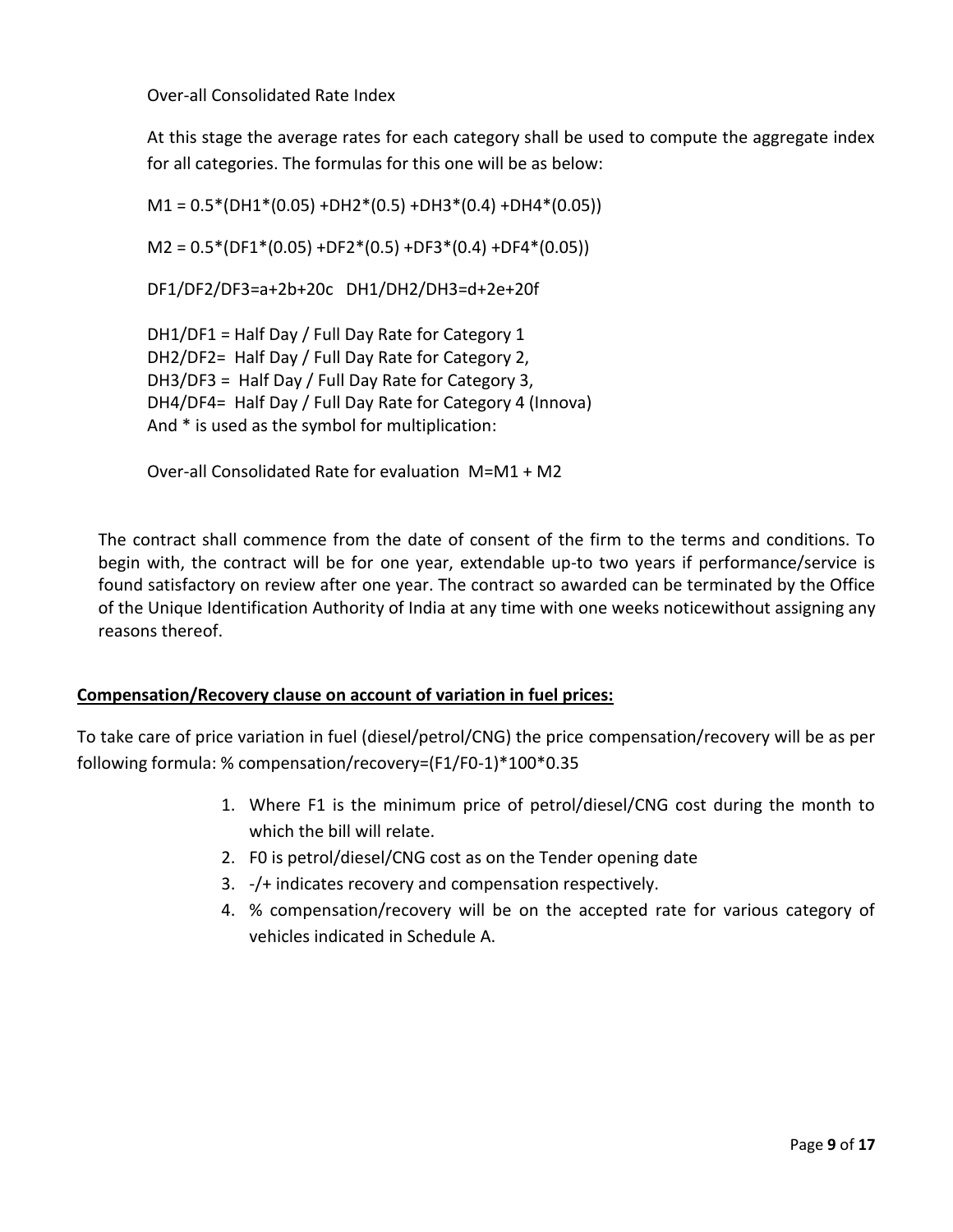# D. PROFORMA FOR TECHNICAL BID – ANNEXURE A

| SIno           | Criteria                                                                                                                                                               |                                                             |
|----------------|------------------------------------------------------------------------------------------------------------------------------------------------------------------------|-------------------------------------------------------------|
| $\mathbf{1}$   | Name of Agency                                                                                                                                                         |                                                             |
| $\overline{2}$ | Nature of the concern:                                                                                                                                                 |                                                             |
|                | (i.e. Sole Proprietor or Partnership firm or a<br>Company or a Government Department or a<br><b>Public Sector Organization)</b>                                        |                                                             |
| 3              | Full Address of Reg, Office                                                                                                                                            |                                                             |
|                | Telephone No.<br>Fax No.<br><b>E-Mail Address</b>                                                                                                                      |                                                             |
| 4              | Full address of Operating/Branch Office in<br>Mumbai                                                                                                                   |                                                             |
|                | Telephone No.<br>FAX No.<br><b>E-Mail Address</b>                                                                                                                      |                                                             |
| 5              | Banker of Agency with full address<br>(Attach<br><b>Bankers</b><br>certificate<br>of<br>account<br>maintenance for the last three years)<br>Telephone Number of Banker |                                                             |
| 6              | Registration No. of the Agency/firm                                                                                                                                    | Attach attested copy of the Registration                    |
| $\overline{7}$ | PAN No                                                                                                                                                                 | Attach attested copy of the Registration                    |
| 8              | Service Tax Registration No                                                                                                                                            | Attach attested copy of the Registration                    |
| 9              | Service tax paid during last three years                                                                                                                               | Attach Statement of last three years service<br>tax details |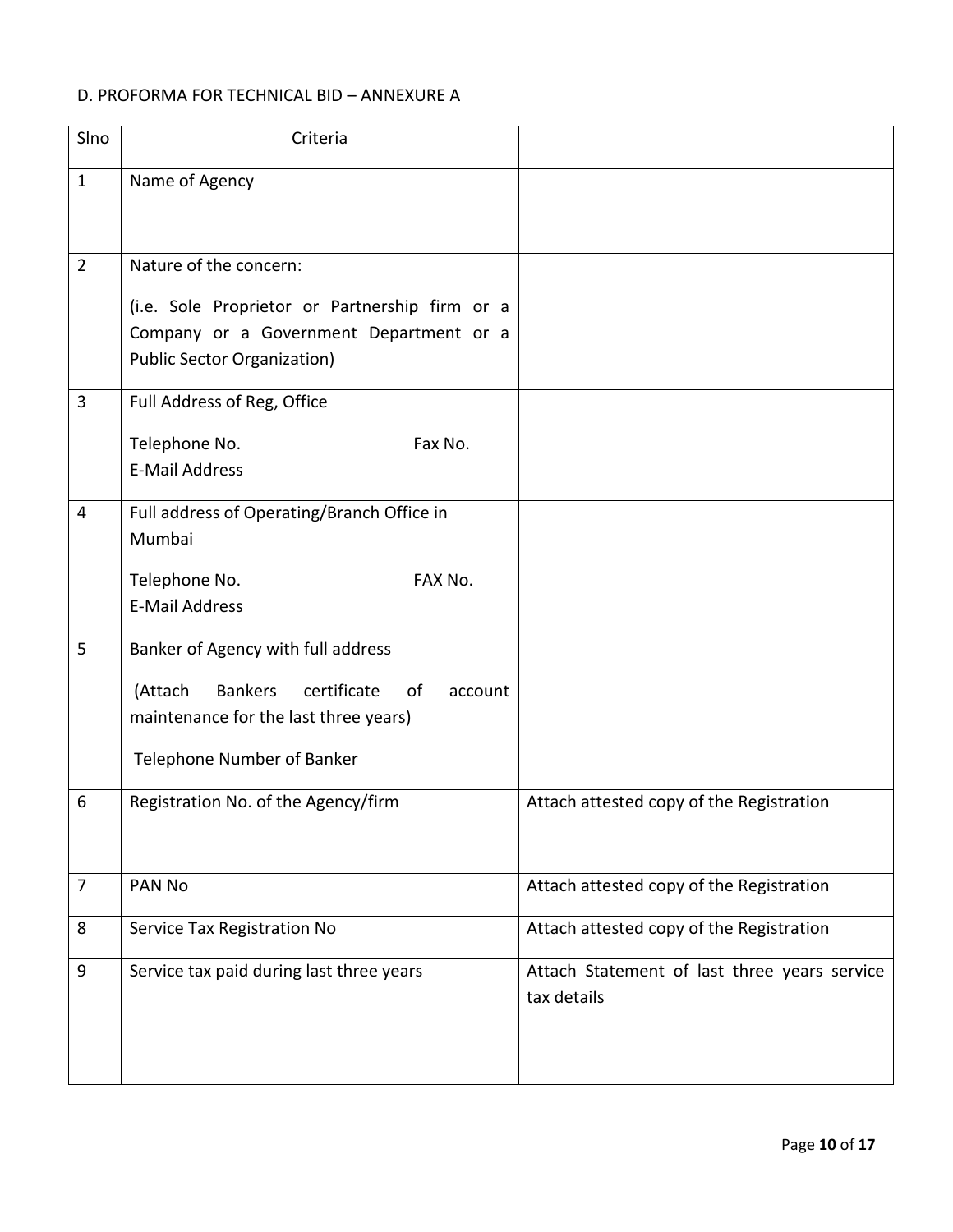| 10 | Financial turnover of the Agency for the last 3<br><b>Financial Years</b>                         | Attach last three years of financial statement<br>duly certified by the CA and copy of the<br>Agency's IT return of last three years             |
|----|---------------------------------------------------------------------------------------------------|--------------------------------------------------------------------------------------------------------------------------------------------------|
|    |                                                                                                   |                                                                                                                                                  |
| 11 | Number of Vehicles registered with the agency                                                     | Attach list of vehicles with the RC number and<br>date to indicate less than 2 year old vehicles<br>Attach list of vehicles with fuel to be used |
| 12 | Details of major contracts handled in last three<br>years                                         | Attach in Annexure-C                                                                                                                             |
| 13 | Certificate of satisfactory performance from the<br>organization to whom the service was provided | Attach attested copies of the appreciation<br>letters from the organizations to whom service<br>was provided.                                    |

### Signature of authorized person

| Date:  | Name: |
|--------|-------|
| Place: | Seal: |

### **DECLARATION**

| 1. l, | Son/Daughter/Wife                                                              |  |  |  | οt | Shri |
|-------|--------------------------------------------------------------------------------|--|--|--|----|------|
|       | Proprietor/Director/authorized signatory of the Agency mentioned               |  |  |  |    |      |
|       | above, is competent to sign this declaration and execute this tender document; |  |  |  |    |      |

2. I have carefully read and under stood all the terms and conditions of the tender and undertake to abide by them;

3. The information/documents furnished along with the above application are true and authentic to the best of my knowledge and belief. I/we, am/are well aware of the fact that furnishing of any false information/fabricated document would lead to rejection of my tender at any stage besides liabilities towards prosecution under appropriate law.

> Signature of authorized person Full Name:

Date: Place: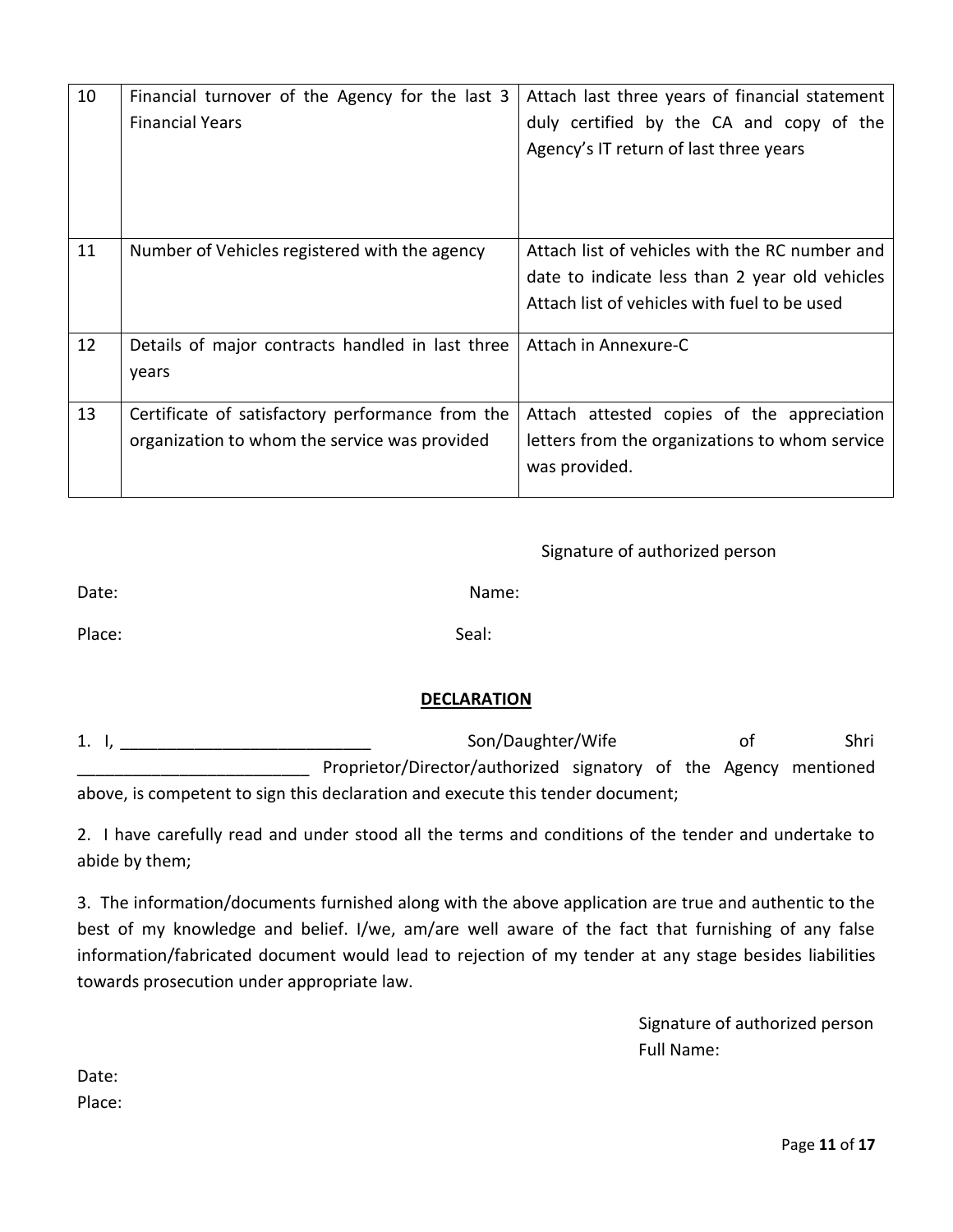### E. PROFORMA FOR FINANCIAL BID – ANNEXURE B

Name of the Agency:

SCHEDULE A: Daily Option:

Rate (all inclusive including all taxes and levies except service tax & parking charges) for Vehicles as indicated below.

| Category       | Make                                                                                                                |                 | Rate for<br>full<br>day<br>(12)<br>hrs<br>and 120<br>kms)<br>(In<br><b>Rs</b><br>per day) | Extra<br>Hr<br>Rate<br><b>EHR</b> | Extra<br>Km<br>Rate<br><b>EKMR</b> |                 | Rate for<br>Half day<br>$(04$ hrs<br>and 40<br>kms)<br>(In Rs per<br>day) | Extra<br>Hr<br>Rate | Extra<br>Km<br>Rate |
|----------------|---------------------------------------------------------------------------------------------------------------------|-----------------|-------------------------------------------------------------------------------------------|-----------------------------------|------------------------------------|-----------------|---------------------------------------------------------------------------|---------------------|---------------------|
|                |                                                                                                                     |                 | a                                                                                         | $\mathsf b$                       | $\mathsf C$                        |                 | d                                                                         | e                   | $\mathsf f$         |
| $\mathbf{1}$   | WagonR,<br>Santro, Indica<br>and Equivalent                                                                         | DF1             |                                                                                           |                                   |                                    | DH1             |                                                                           |                     |                     |
| $\overline{2}$ | Swift<br><b>Dzire</b><br>VDI/VXI<br>or<br>Indigo<br>XL<br><b>DICOR</b><br>or<br>Toyota Etios /<br>Mahindra<br>Logan | DF <sub>2</sub> |                                                                                           |                                   |                                    | DH <sub>2</sub> |                                                                           |                     |                     |
| 3              | Honda City or<br><b>SX</b><br>4<br>or<br>Equivalent                                                                 | DF3             |                                                                                           |                                   |                                    | DH <sub>3</sub> |                                                                           |                     |                     |
| 4              | Toyota Innova<br>or Equivalent                                                                                      | DF4             |                                                                                           |                                   |                                    | DH4             |                                                                           |                     |                     |

Rates for extra hours and extra kms may be quoted for each category.

Signature of Tenderer: \_\_\_\_\_\_\_\_\_\_\_\_\_\_\_\_\_\_\_\_

(with stamps of the firm)

Name of Authorized Signatory \_\_\_\_\_\_\_\_\_\_\_\_\_\_\_\_\_\_\_\_\_\_\_\_\_\_\_\_\_\_\_\_\_\_\_\_\_\_\_\_\_\_\_\_\_

Seal: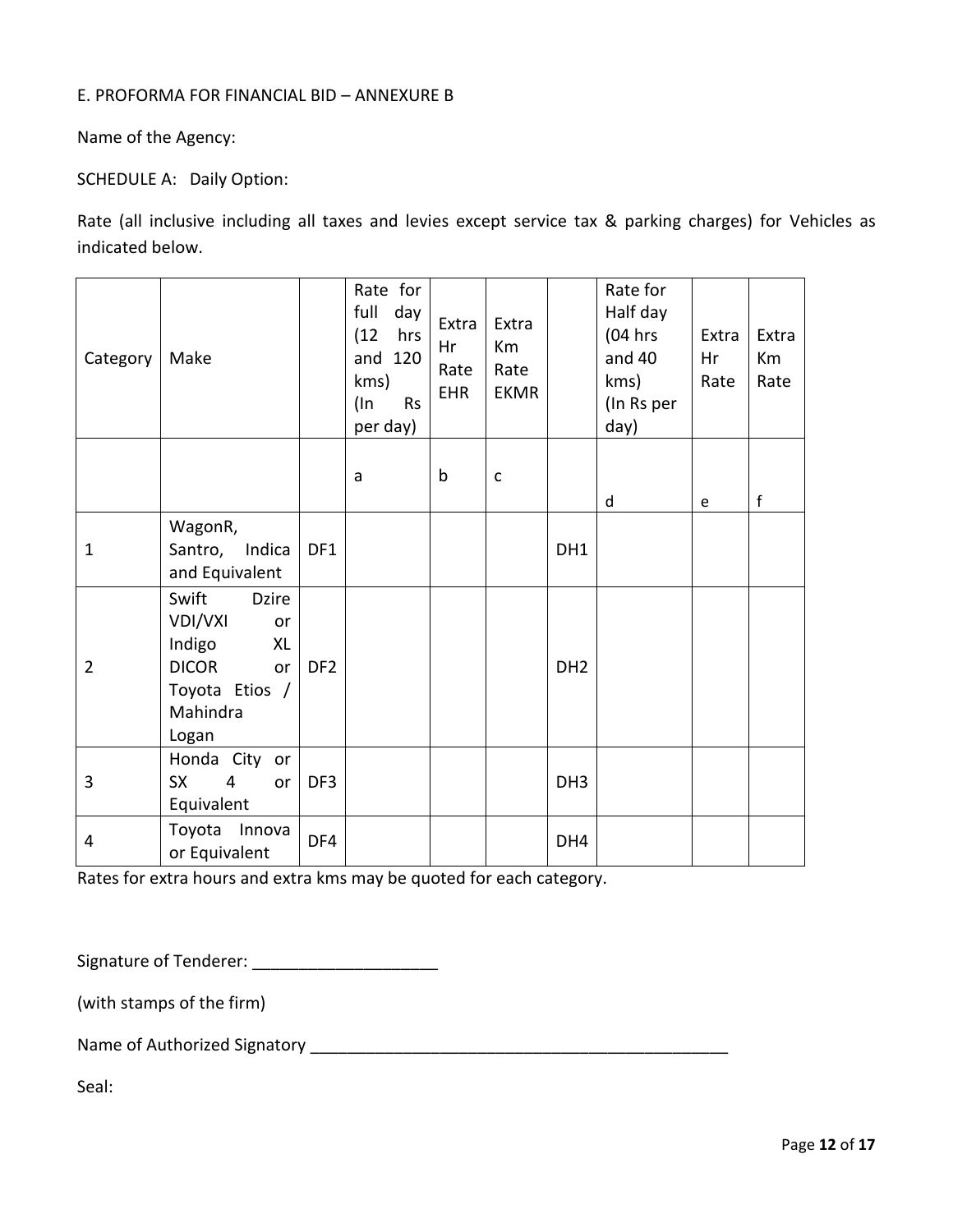### F. TERMS AND CONDITIONS:

### General

- 1. The contract will be for a period of one year and extendable upto two years and is likely to commence from 01.08.2012/the date of signing of the agreement. Any further extension (beyond 2 years) can be considered on mutually agreed terms and condition. The UIDAI, however reserves the right to terminate/curtail the contract at any time after giving one week's notice without assigning any reason.
- 2. Vehicles supplied should be fitted with all modern features.
- 3. Vehicles supplied should be new/not more than 2 year old as on date of contract. The firm should specify the detailsof such vehicles enclosing copies of their RC. The successful firm should ensure that only such Vehicles of make and vintage as indicated in the Agreement are deputed in this office. In case, such vehicles are not deputed, this office will hire such vehicles at the risk and cost of the supplier.
- 4. The vehicles must be comprehensively insured.
- 5. The vehicles will have to be fitted/provided with the following additional accessories/utilities.
	- a) Clean Seat Covers and towels
	- b) Quality radio music system
	- c) Reading lamp
	- d) Car perfume
	- e) Mobile charger
	- f) Seat Belts (Front &Rear)
	- g) Umbrella during Monsoon
- 6. Only such Vehicle Operators may apply whose Vehicles have been duly authorized by the concerned RTO for use as public transport and who have telephone connections available at their Premises/Garage/Stands from where such Vehicles are to be operated and can be requisitioned by the Office of the Unique Identification Authority of India.
- 7. The firm should ensure that the drivers employed hold valid driving license, are well trained, well behaved, reasonably educated, conversant with traffic rules/regulations and city roads/routes as well as security instructions.
- 8. Each driver employed by the firm must have a cell-phone duly activated.
- 9. Declaration from the transporter on their letter-head stating that the drivers provided are of Good Character, vetted by police for security, have valid driving license and are aware of the roads of Mumbai will be provided to the Office of the Unique Identification Authority of India.
- 10. The firm should have an adequate number of telephones for contact round the clock and these may be conveyed to this office.
- 11. The firm should have a provision to take bookings 24x7 and vehicle should be provided at 3 hours notice.
- 12. The firm should be experienced in providing fleets for events, delegations, meetings and conferences etc.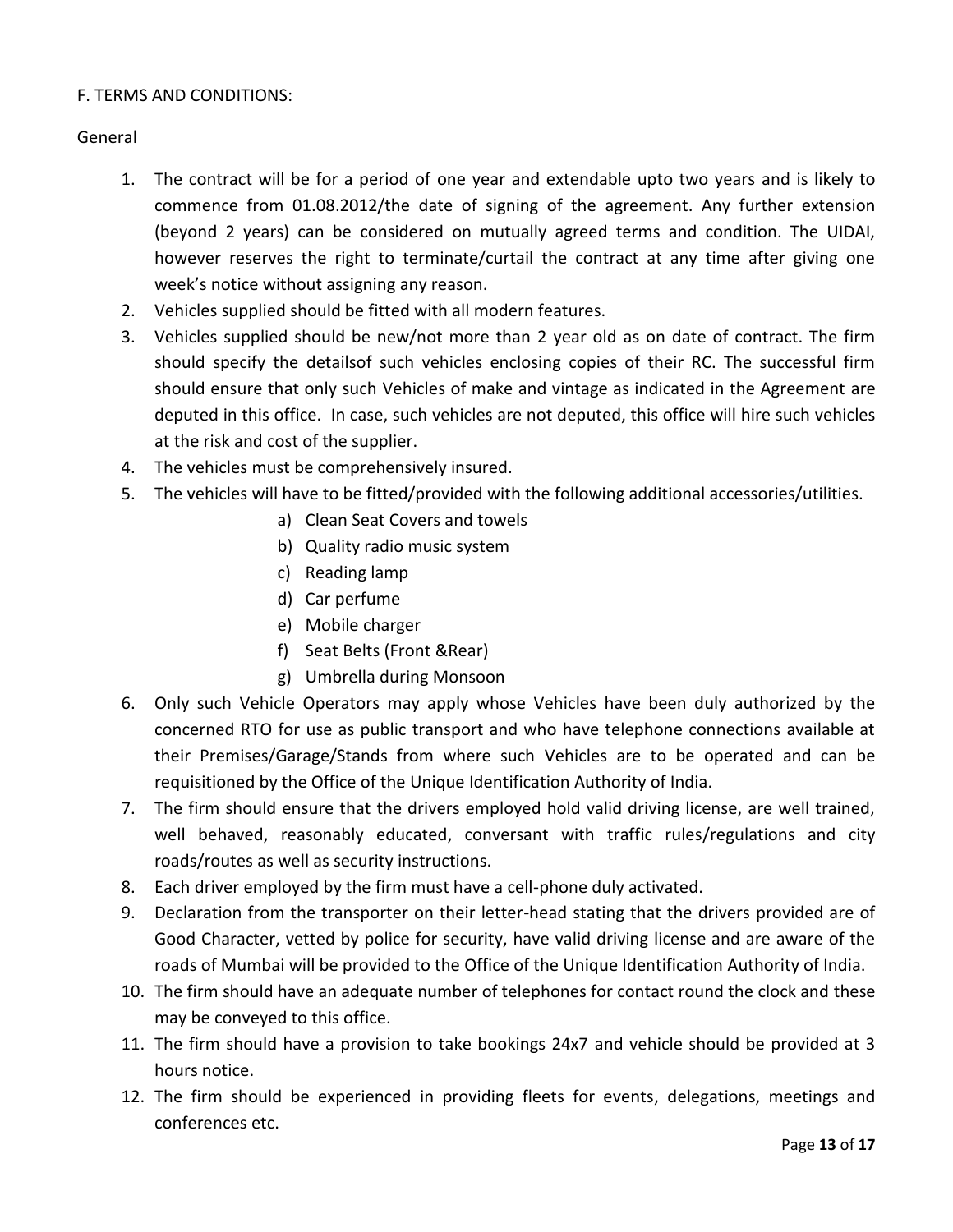- 13. "Full Day" would imply a run of the Vehiclefor a minimum distance of 120 kilometers and 12 hours duration, whichever is early."Half Day" would imply a run of the Vehiclefor a minimum distance of40 kilometers and 4 hours duration, whichever is early.
- 14. Rates once finalized will be fixed at least for a period of one year and extendable upto two years and used as base rate in case of Upward/downward change in fuel prices.
- 15. Any complaint from the users regarding poor upkeep, maintenance, non availability of above accessories or any misbehavior of the driver would attract a cut from the bill for that day(s) on pro rata basis @ 25% in the first instance, 50% in the second instance and removal of driver and/or vehicle from the fleet on the third instance either from per day rate or on pro rata basis.
- 16. The time and mileage shall be taken in to account from the reporting time at the appointed place (both at the time of reporting and closing). There will be no dead mileage. In other words to and fro journeys from the Vehicle stand to the reporting place and releasing place to Vehicle stand will not be counted for computing the mileage or time.
- 17. In case of breakdown of any vehicle during official duty, it shall be the responsibility of the firm to provide a substitute vehicle which is of similar make as replacement immediately.
- 18. The liability of the UIDAI will be limited to the hiring charges agreed in the contract.
- 19. No additional terms & conditions over and above the conditions stipulated above shall be entertained by UIDAI.
- 20. While the Office of the Unique Identification Authority of India has a regular requirement for hiring Vehicles, it shall have the right not to utilize the services at all at any time for any period without giving any notice. The office will also reserve the right to hire Vehicles from any other provider of such services even during the period of contract.
- 21. For all purposes of the contract including arbitration there under, the contractor shall in the event of change of address notify by a separate letter sent by registered post with acknowledgement due to the Office of the Unique Identification Authority of India regarding the change. The contractor shall be solely responsible for the consequences of any omission or error to notify change of address in the aforesaid manner.
- 22. In case of breach of any terms and conditions mentioned above, the Competent Authority will have the right to cancel the work order without assigning any reason thereof, and nothing will be payable by this Department in that event and the Security Deposit in the form of Performance Bank Guarantee shall be encashed.
- 23. The Bank Guarantee can be forfeited by order of the Competent Authority of the Office of the Unique Identification Authority of India in the event of any breach or negligence or nonobservance of any terms/conditions of contract or for unsatisfactory performance or for nonacceptance of the work order. On expiry of the contract, such portion of the said Bank Guarantee as may be considered by the Office of the Unique Identification Authority of India as sufficient to cover any incorrect or excess payments made on the bills to the firm, shall be retained until the final audit report on the account of firm's bill been has received and examined.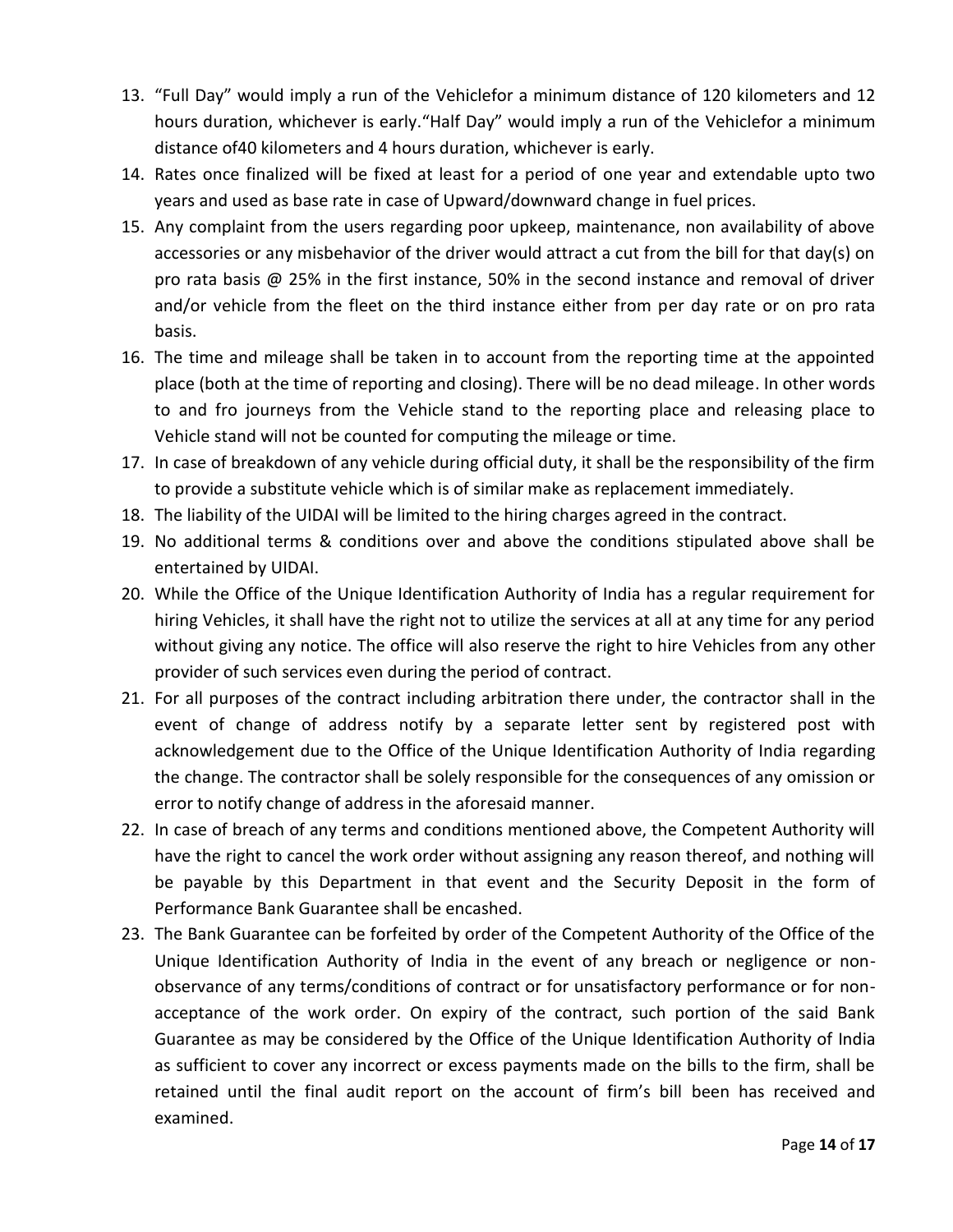In case of frequent change of vehicle in respect of a particular officer, one day amount willbe deducted for every second change.

Terms of Payment

- 1. No payment shall be made in advance nor any loan from any bank or financial institution recommended on the basis of the order of award of work.
- 2. The contractor shall submit at each stage/in the first week of following month in respect of previous month (in case of monthly payments) for approval of the amount of bill and passing the bill for payment.
- 3. All payments shall be made by NEFT / RTGS only
- 4. Officer of the Unique Identification Authority of India shall be at liberty to withhold any of the payments in full or in part subject to recovery of penalities mentioned in preceding para.
- 5. The term 'Payment" mentioned in this para includes all types of payment due to the contractor arising on account of this contract excluding Earnest Money and Security Deposit governed by the separate clauses of the contract.
- 6. Wherever applicable all payments will be made as per schedule of payments to be decided in the agreement.
- 7. TDS as applicable will be recovered from the bill.
- 8. Duly signed bills in triplicate shall be submitted along with the daily log book/duty slips of Vehicle/car's usage signed by the officer who used the vehicle. The vehicle registration numbershould be mentioned on bill.
- 9. Tolls paid by vehicle contractor will be reimbursed by UIDAI.

### ANNEXURE-C

Details of major contracts with Central Government/State Governments/PSUs/Reputed private firms handled by the tendering Agency for providing hired Vehicle services during the last three years in the following format (attested copies of the last three years award may be enclosed):

| S.No | Details of client along with   Amount                    | of        | <b>Duration of Contract</b> |    |
|------|----------------------------------------------------------|-----------|-----------------------------|----|
|      | address telephone and $FAX$ contract (Rs Lakh<br>numbers | per year) | From                        | To |
|      |                                                          |           |                             |    |
|      |                                                          |           |                             |    |
| ζ    |                                                          |           |                             |    |

(If the space provided is insufficient a separate sheet may be attached)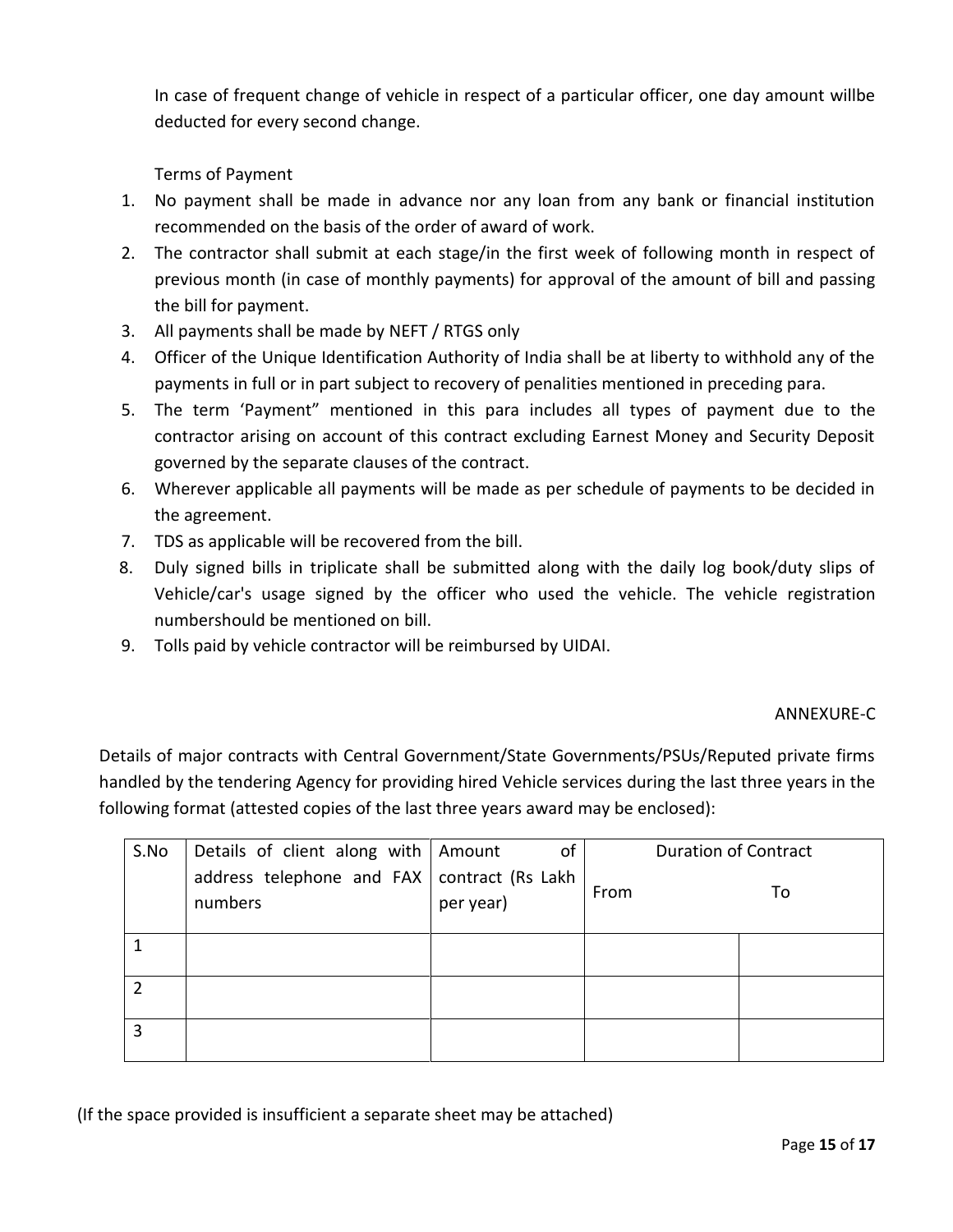### PROFORMA FOR PERFORMANCE BANK GUARANTEE (On stamp paper of appropriate value from any Nationalized Bank)

To,

# UNIQUE IDENTIFICATION AUTHORITY OF INDIA, REGIONAL OFFICE, MTNL EXCHANGE BUILDING, CUFFE PARADE,MUMBAI- 400005

Dear Sir,

In consideration of UIDAI,RO,MUMBAI (hereinafter called as the Employer which expression shall include his successor and assigns having awarded to ………………………….

…………………………………… (here in after referred to as the said Company / firm or Company / firm' when expression shall wherever the subject of context so permits include its successors and assigns) a contract No. …………………. In terms inter alias, of the NIB's Letter No. …………….. dated. ……………… and the General Conditions of Contract and upon the condition of the Company / firm's furnishing security for the performance of the Company / firm's obligations and discharge of the Company / firm's liability under in connection with the said contract up to a sum of Rs/-. (Rupees Only) .

- 1. We. ……………………………………………………………. a banking company registered under the banking companies act 1949 and having our registered office at ………………………..(here in after called "The Bank which expression shall include its successors and assigns) hereby jointly and severally undertake to guarantee the payment to The Employer in rupees forthwith on demand in writing and without protest of demur or any and all moneys anywise payable by the Company / firm to The Employer under in respect of or in connection with the side contract inclusive of all The Employer's losses and damages and costs, (inclusive between attorney and client) charges and expenses and other moneys anywise payable in respect of the above to this guarantee up to an aggregate limit of Rs./- (Rupees only).
- 2. We …………………………………………………………….. Bank further agree that The Employer shall be sole judge of and as to whether the said Company / firm has committed any breach or breaches of any of the terms and conditions of the said contract and the extent of loss, damage, cost, charges and expenses caused to or suffered by or that may be caused to or suffered by The Employer on account thereof and the decisions of The Employer that the said Company / firm has committed such breach or breaches and as to the amount or amounts of loss, damage, costs, charges and expenses caused to or suffered by The Employer from time to time shall be final and binding on us.
- 3. The Employer shall be at liberty without reference to the bank and without affecting the full liability of the bank hereunder to take any other security in respect of the Company / firm's obligations and liabilities hereunder or to vary the contract or the work to be done there under vis-à-vis the Company / firm or to grant time or indulgence to the Company / firm or to reduce or to increase or otherwise vary the prices of the total contract value or to release or to forbear from enforcement of all or any of the security and/ or any other security (ies) now or hereafter held by the Employer and no such dealing (s) reduction (s) increase (s) or other indulgence (s) or arrangements with the Company / firm or release or forbearance whatsoever shall absolve the Bank of the fail liability to The Employer hereunder or prejudice the rights of The Employer against the bank.